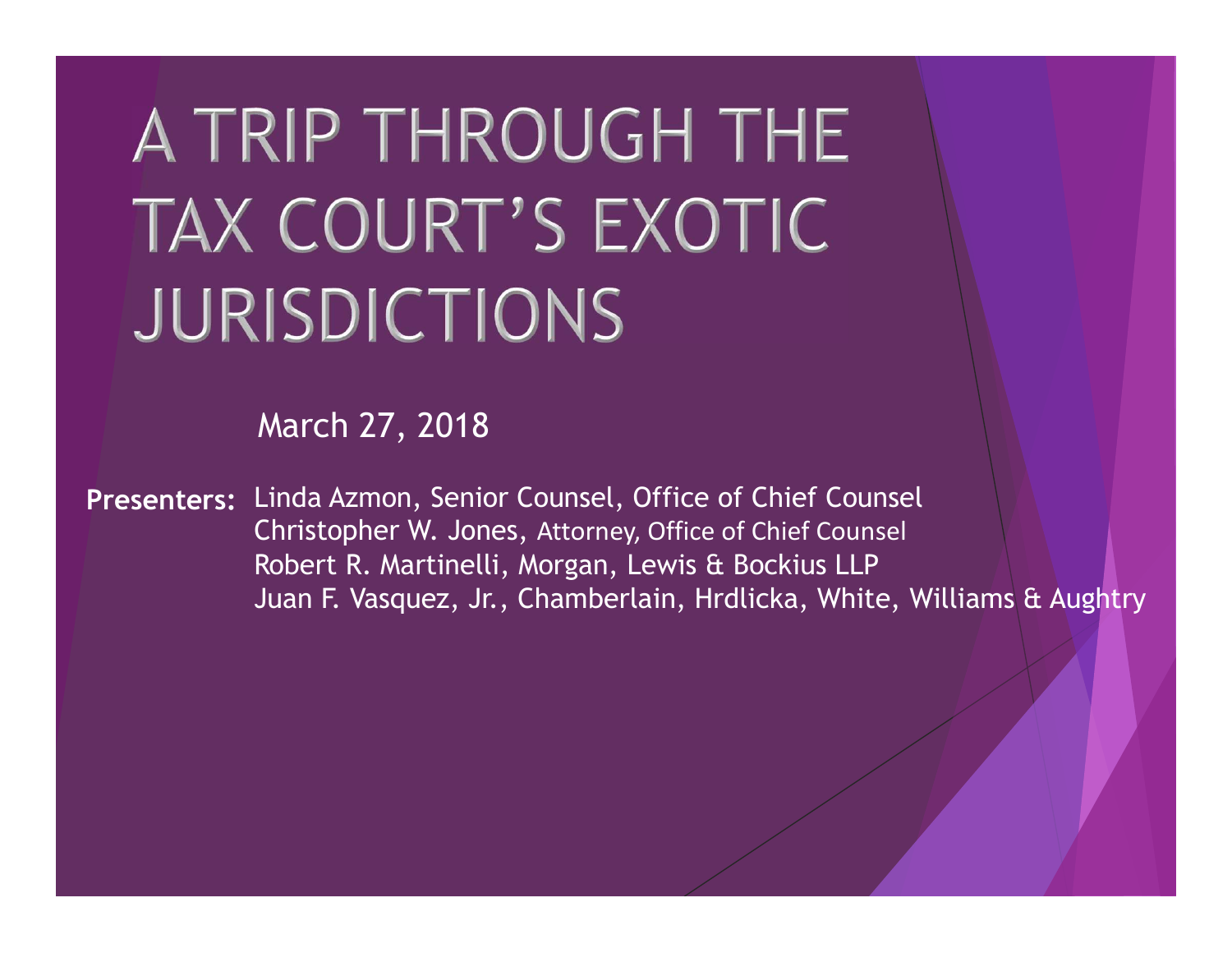# Tax Court Jurisdiction Under Section 7436

Handout Package includes:

- I.R.C. Section 7436.
- Section 530 of the Revenue Act of 1978, as amended.
- Two Tax Court opinions expanded jurisdiction under IRC § 7436: 1.R.C. Section 7436.<br>
• I.R.C. Section 7436.<br>
• Section 530 of the Revenue Act of 1978, as amended.<br>
• Two Tax Court opinions expanded jurisdiction under IRC §<br>
• SECC Corp. v. Commissioner, 142 T.C. 225 (2014)<br>
• <u>America</u>
	- SECC Corp. v. Commissioner, 142 T.C. 225 (2014)
	- American Airlines, Inc. v. Commissioner, 144 T.C. 24 (2015)
- 
- I.R.C. Section 7436.<br>Section 530 of the Revenue Act of 1978, as an<br>Two Tax Court opinions expanded jurisdiction<br>7436:<br><u>SECC Corp. v. Commissioner</u>, 142 T.C. 225<br><u>American Airlines, Inc. v. Commissioner,</u> 1<br>(2015)<br>Letter 35 • Sample Decision Document for Resolving a 7436 Tax Court proceeding.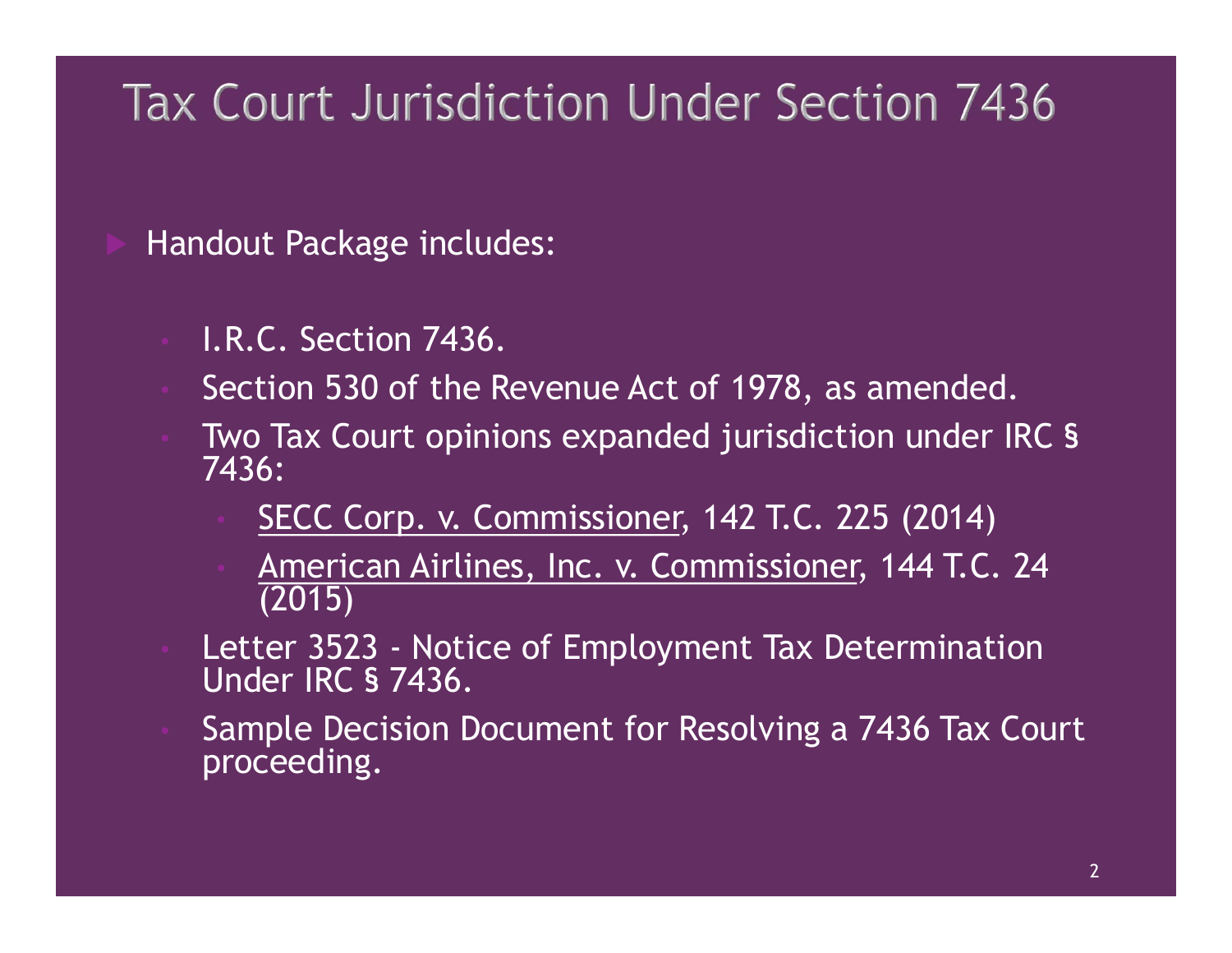# Tax Court Jurisdiction Under Section 7436  $(cont'd)$

- Prior to August 5, 1997, Tax Court did not have jurisdiction over any employment tax issues.
- Employment Tax issues were litigated only in District Court or the Court of Federal Claims.
- Effective August 5, 1997, IRC § 7436 was added to the Code.
- IRC § 7436 allows a taxpayer to petition Tax Court to review audit determinations involving:
	- Worker classification

or

Section 530 relief.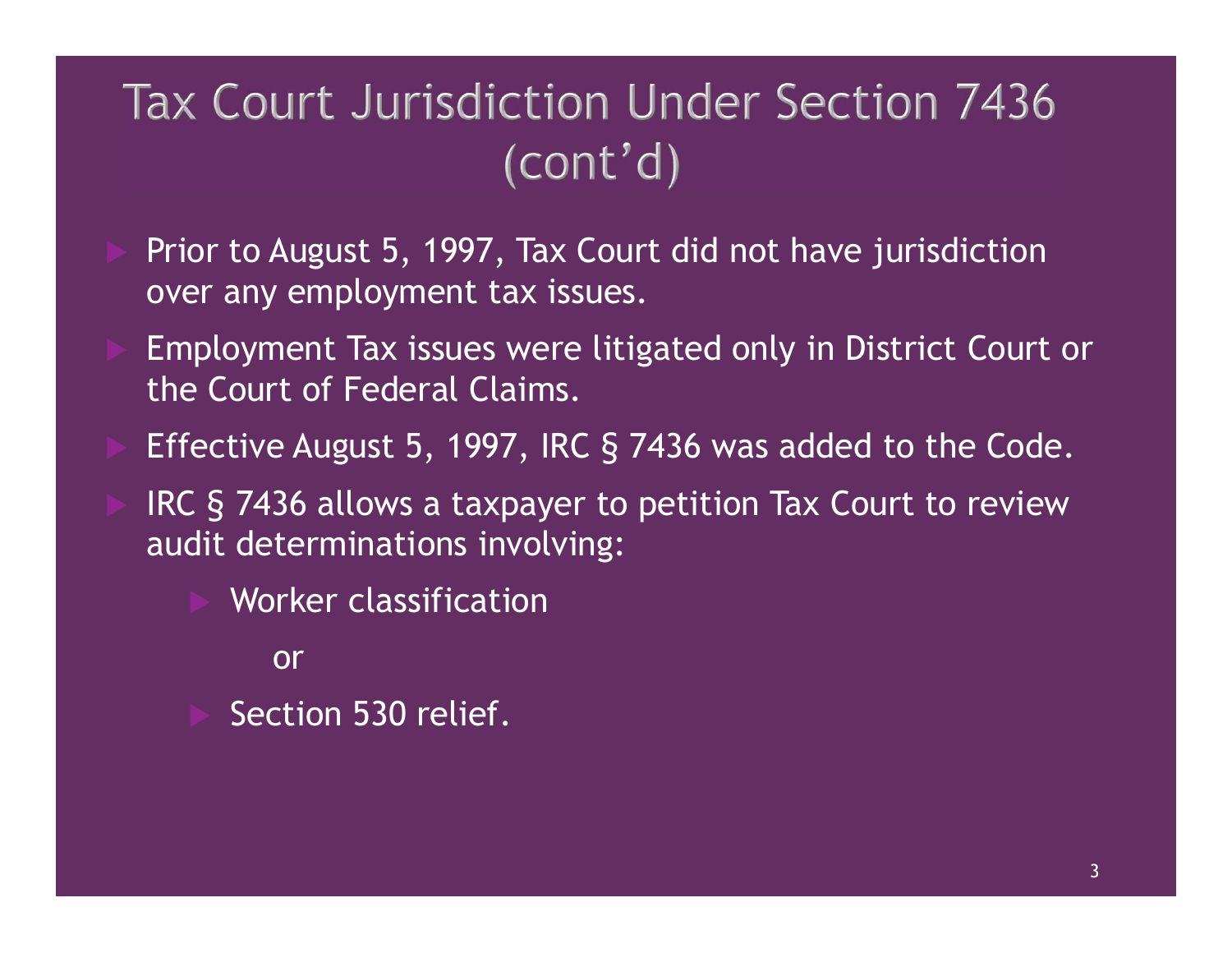# **Worker Classification**

- Legislative history reflects that IRC Section 7436 was enacted to give taxpayer's a prepayment forum in Tax Court to litigate determinations made by the Service to reclassify workers from independent contractor to employee status for Federal employment tax purposes.
	- Mr. Smith was not treated as by the S-Corp as an employee (he received distributions only), and the Service believes that a portion of the distributions should have been treated as wages subject to FICA, FUTA and ITW.
	- Administrative Assistant and Bookkeeper were treated as employees by the S-Corp., but the Service believes not all wages were properly reported.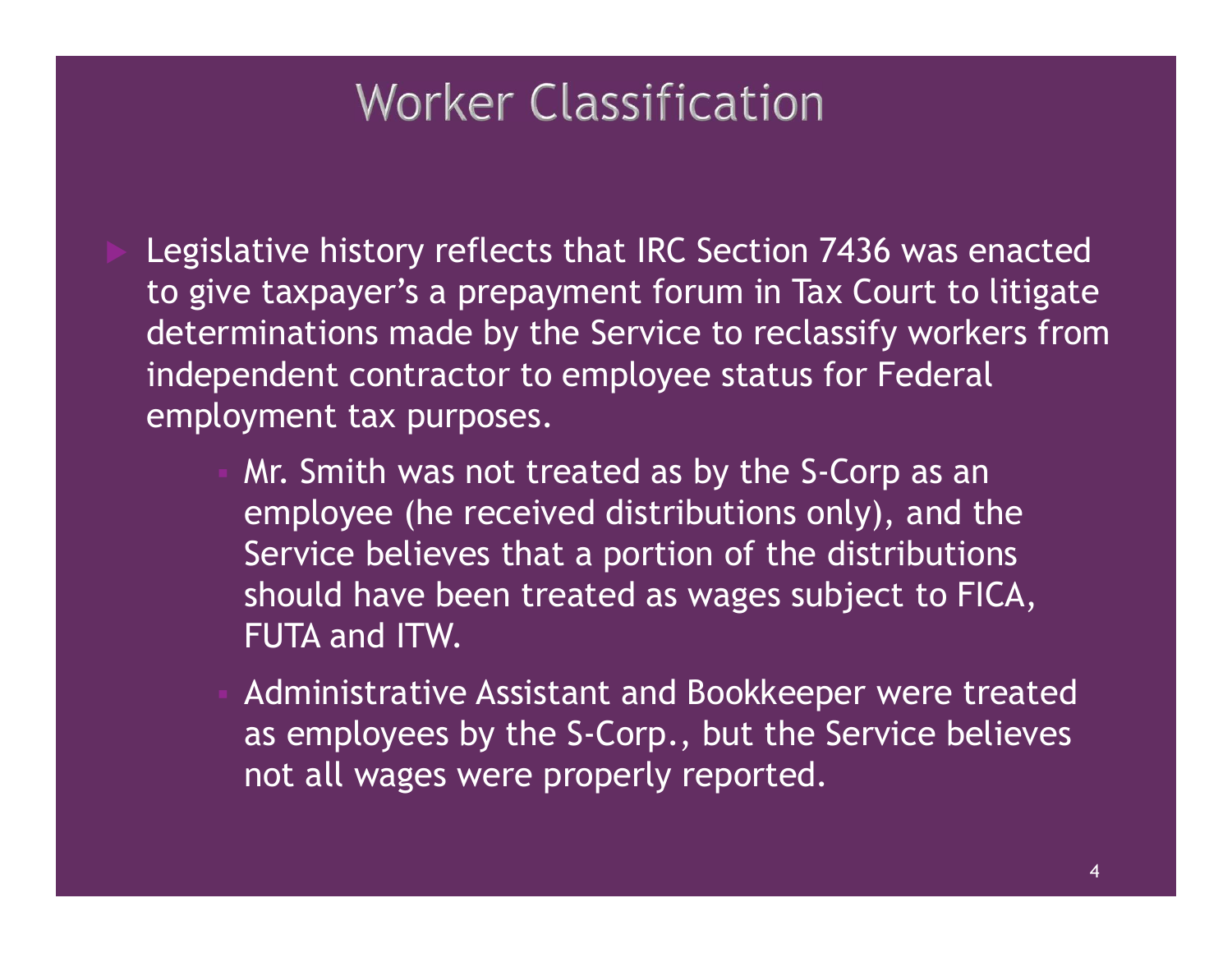Section 530 provides businesses with relief from federal employment tax obligations if certain requirements are met. Section 530 of the Revenue Act of 1<br>Section 530 provides businesses with relief from fecemployment tax obligations if certain requirements<br>Consistency Test - All 3 must be met.<br>Preporting consistency

- reporting consistency
- substantive consistency
- Reasonable Basis Test
	- The business must reasonably rely on one of the following:
		- prior audit safe haven
		- judicial precedent safe haven
	- industry practice safe haven
	- Other reasonable basis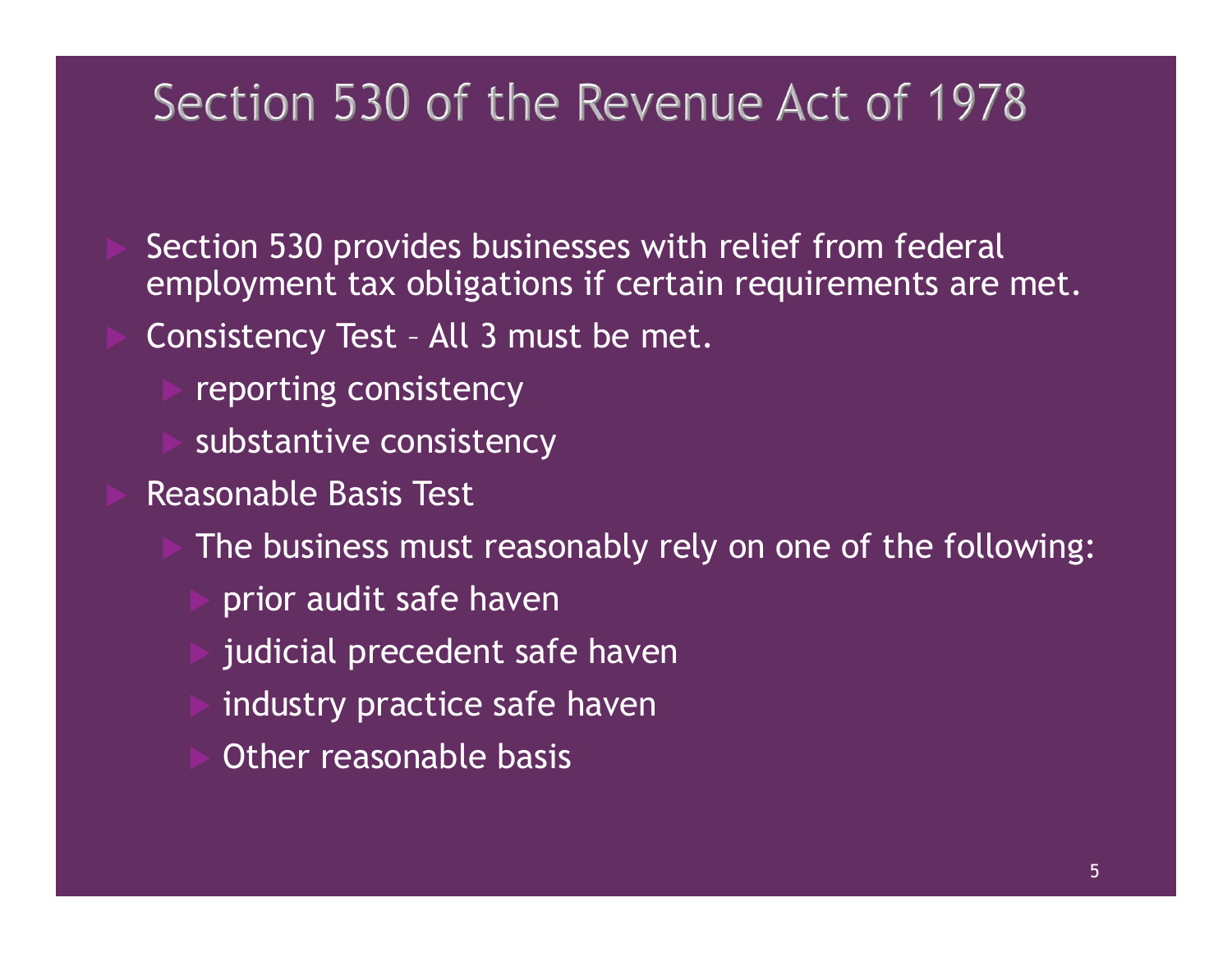# **Collection Due Process**

- After a tax liability is assessed, the case moves to IRS Collection Division.
- The taxpayer will receive a series of notices alerting them that they must pay the balance due on their account.
- Meanwhile, section 6321 provides that a silent lien in favor of the Government arises for the unpaid tax liability.
- The lien, however, does not have priority over other creditors until *notice* of the lien has been filed by the Government. See sec. 6323.
- After a tax liability is assessed, the case moves to IRS<br>
Collection Division.<br>
The taxpayer will receive a series of notices alerting them<br>
that they must pay the balance due on their account.<br>
Meanwhile, section 6321 pr the taxpayer's property against third-party creditors and will file notice of its lien in the public records.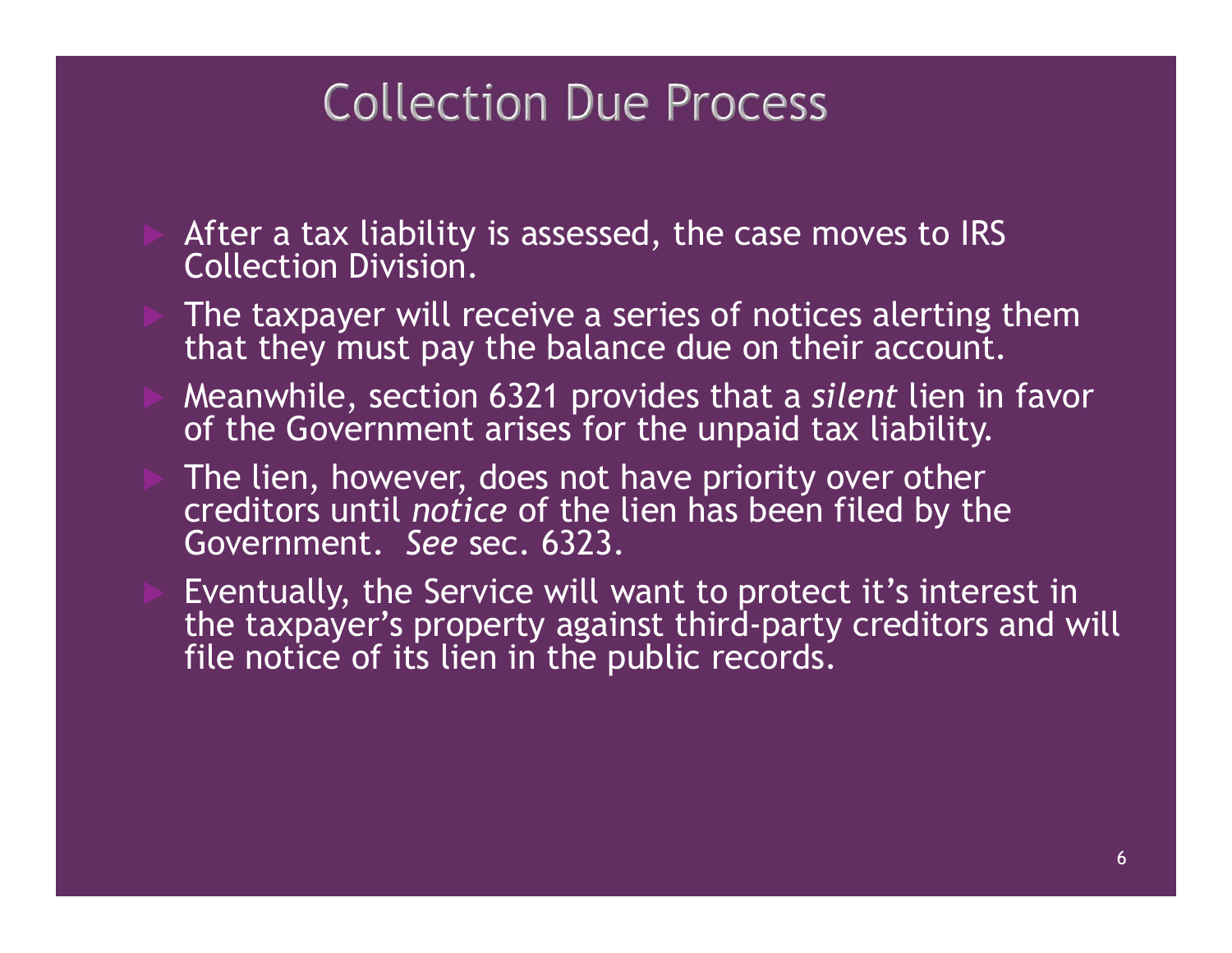- The notice is referred to as the Notice of Filing of Federal Tax Lien ("NFTL"). The Regulations provide that after the Government files the NFTL, it must send to the taxpayer "not more than five business days after the date of [such filing]" a Collection Due Process ("CDP") notice giving the taxpayer the right to request a Collection Due Pro<br>
(cont'd)<br>
The notice is referred to as the Notice of<br>
("NFTL"). The Regulations provide that a<br>
the NFTL, it must send to the taxpayer "<br>
business days after the date of [such filin<br>
Process ("CDP") not  $(COMt'd)$ <br>The notice is referred to as the Notice of Filing of Federal Tax Lien<br>("NFTL"). The Regulations provide that after the Government files<br>the NFTL, it must send to the taxpayer "not more than five<br>business days afte ( $\text{COML}^{\dagger} \text{G}$ )<br>The notice is referred to as the Notice of Filing of Federal Tax Lien<br>("NFTL"). The Regulations provide that after the Government files<br>the NFTL, it must send to the taxpayer "not more than five<br>busin
- To meet the requirements of the Regulation, the Government sends the taxpayer a Letter 3172, Notice of Tax Lien Filing and hearing. business days after the date of [such filing]" a Collection Due<br>Process ("CDP") notice giving the taxpayer the right to request a<br>CDP hearing.<br>To meet the requirements of the Regulation, the Government<br>sends the taxpayer a
- The Service may propose to levy on the taxpayer's property. For ease of discussion, our talk focuses on the lien-related closely mimic the lien-related provisions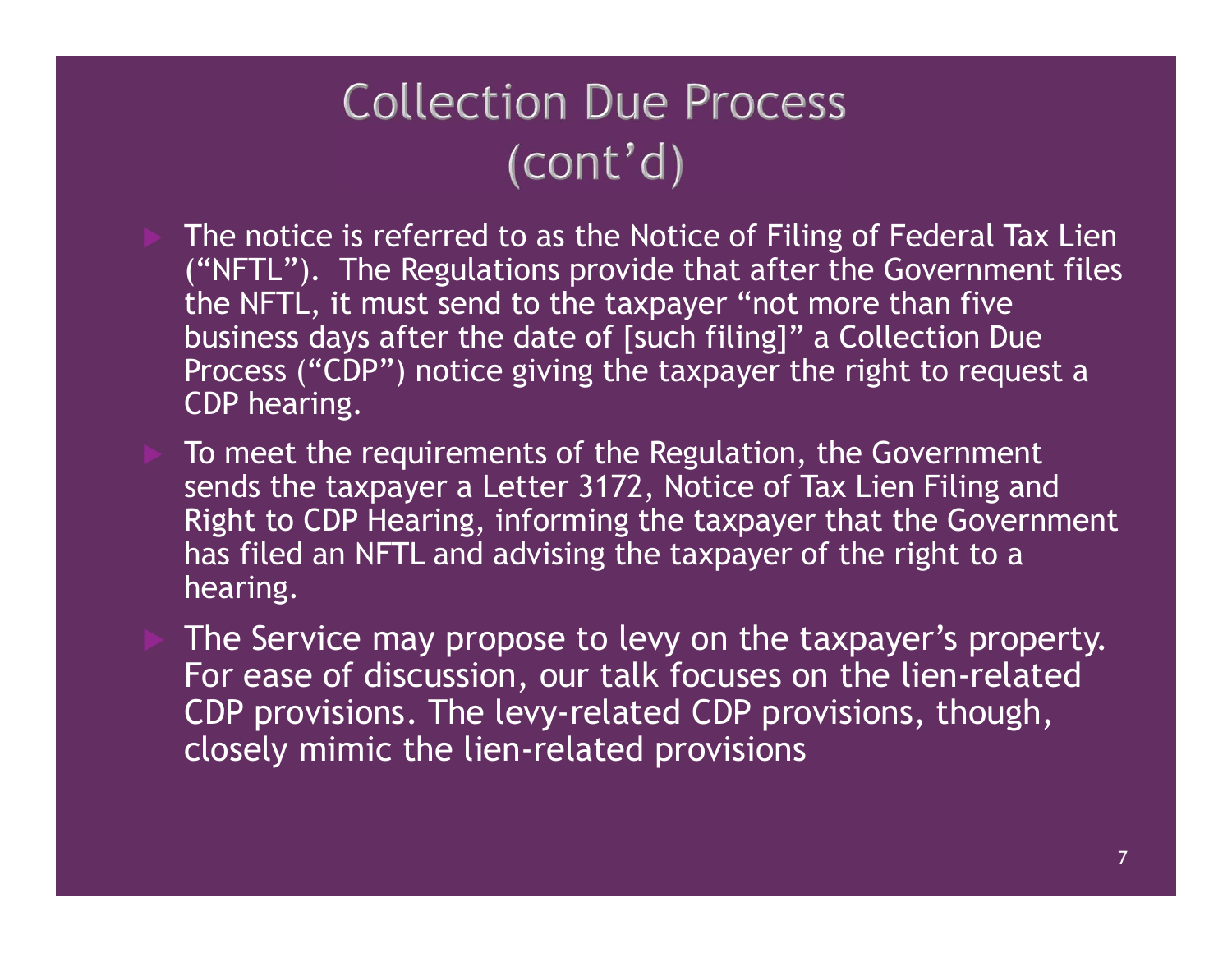- Collection Due Process<br>
(cont'd)<br>
 Section 6320 (a)(3) provides that the CDP notice should contain the<br>
 The amount of the unpaid tax following:
	- The amount of the unpaid tax
	- The taxpayer's right to request a hearing within thirty days of the notice
	- Information about the administrative appeal available and the procedures relating to the administrative appeal
	- The provisions of the Code relating to the release of the federal tax lien
	- The provisions of the Code relating to the certification of seriously delinquent tax debt and the denial, revocation, or limitation of passports
- <p>▶ The amount of the unpaid tax</p>\n<p>▶ The taxpayer's right to request a hearing within thirty days of the notice</p>\n<p>▶ Information about the administrative appeal available and the procedures relating to the administrative appeal</p>\n<p>▶ The provisions of the Code relating to the release of the federal tax line</p>\n<p>▶ The provisions of the Code relating to the certification of seriously delinquent tax debt and the denial, revocation, or limitation of passwords to request a GDP hearing, the taxpayer must submit a request without a request without a request with the third day period following the distance of the CDP notice. See sec. <math display="inline">6320(a)(3)(8)</math>.</p> submit a request within the thirty day period following the For the taxpayer's right to request a hearing within thirty days complement the notice.<br>
Information about the administrative appeal available and the procedures relating to the administrative appeal.<br>
The provisions of t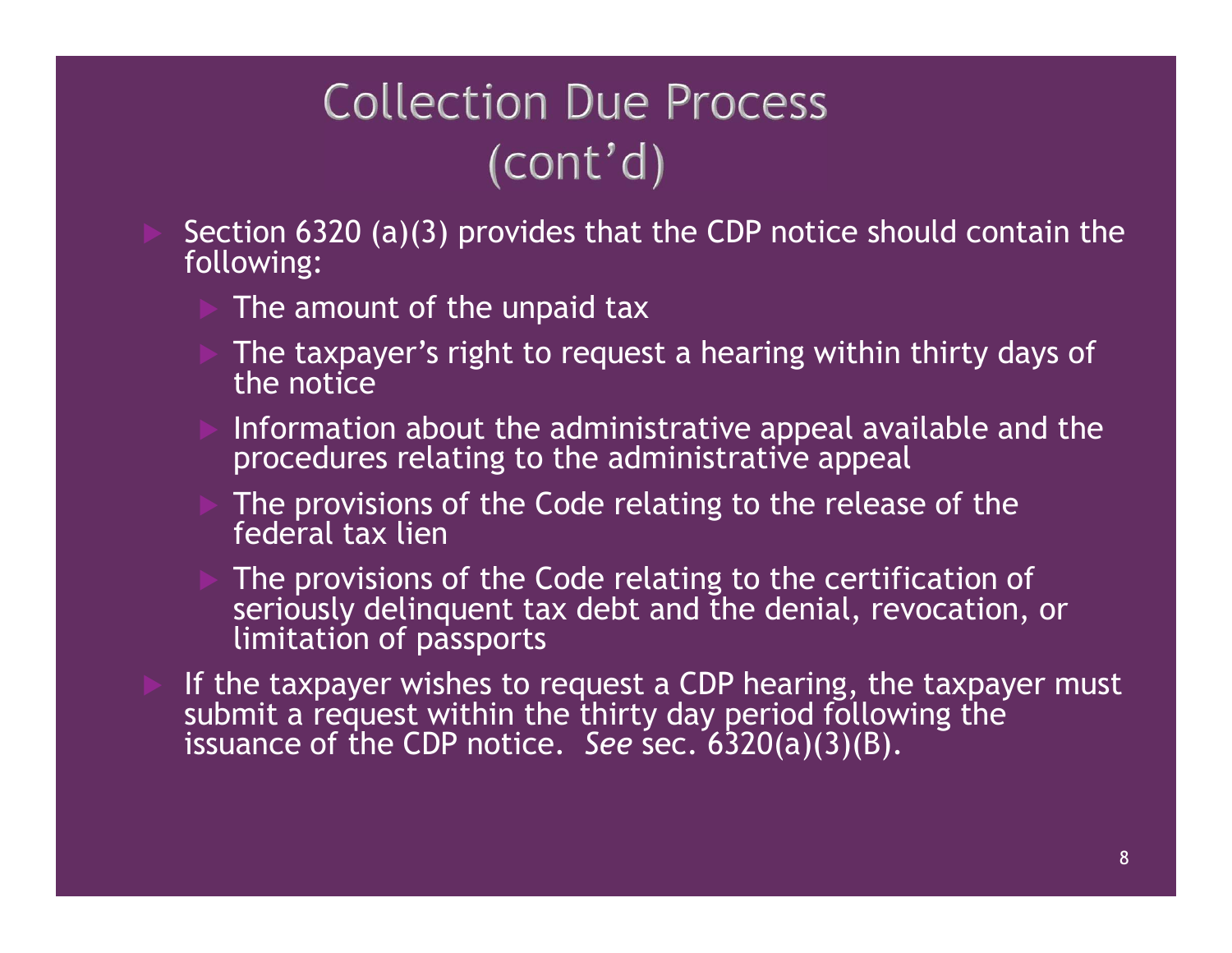- The case will be sent from the Collection Division to the Office of Appeals. The taxpayer will receive the contact information for the person in Appeals (usually a settlement officer) that has received the case. Collection Due Process<br>
(cont'd)<br>
The case will be sent from the Collection Division to the<br>
Office of Appeals. The taxpayer will receive the contact<br>
information for the person in Appeals (usually a settlement<br>
officer) t
	- The taxpayer can request that the case be transferred to the local Appeals Office for a face-to-face hearing.
	- the taxpayer may still file the request and have the same issues considered by Appeals, however it will be considered (CONU^CI)<br>The case will be sent from the Collection Division to the<br>Office of Appeals. The taxpayer will receive the contact<br>information for the person in Appeals (usually a settlement<br>officer) that has received the case. Treas. Reg.  $$301.6320-1(i)(1)$ . To obtain the equivalent hearing, the request must be made within a year of the issuance of the CDP notice. See Treas. Reg. § 301.6320-Uffice of Appeals. The taxpayer will receive the contact<br>information for the person in Appeals (usually a settlement<br>officer) that has received the case.<br>The taxpayer can request that the case be transferred to the<br>local A  $1(i)(2)$ , Q&A-I7. As discussed later, the taxpayer will lose certain rights by receiving an equivalent hearing rather than<br>a CDP hearing. The taxpayer can request that the case<br>local Appeals Office for a face-to-face  $\overline{B}$ <br>If the taxpayer fails to request a CDP he<br>the taxpayer may still file the request a<br>issues considered by Appeals, however i<br>an "equiva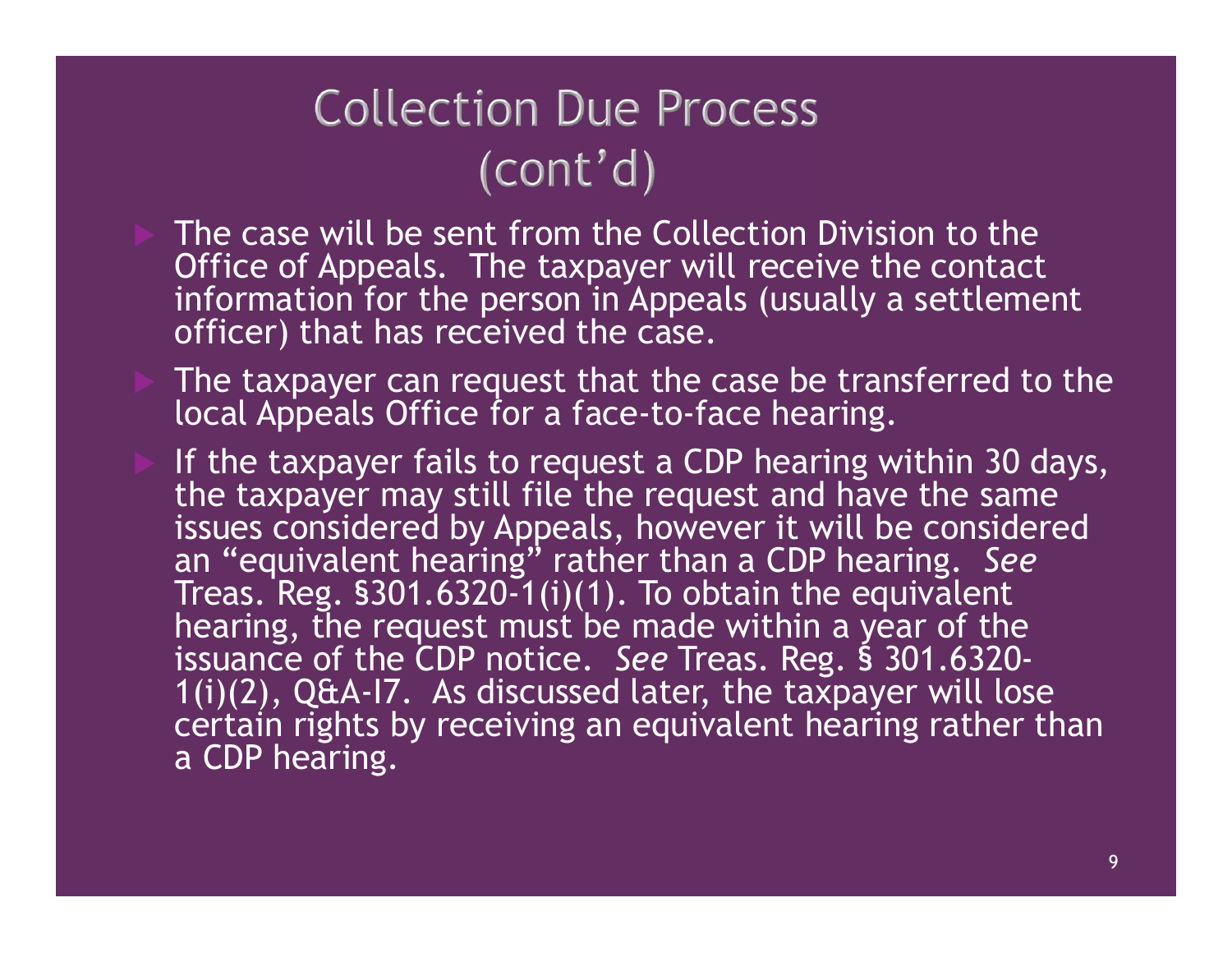# **Collection Due Process**  $(cont'd)$

 Section 6320 cross-references to section 6330 which provides the following items that should be considered at the hearing:

- The settlement officer must investigate the underlying liability and verify that all "requirements of any applicable law or administrative procedures have been met."
- The taxpayer may raise any relevant issue relating to the unpaid tax including appropriate spousal defenses (i.e., innocent spouse relief), challenges to the appropriateness of collection actions, and offers of collection alternatives including an installment agreement or an offer in compromise.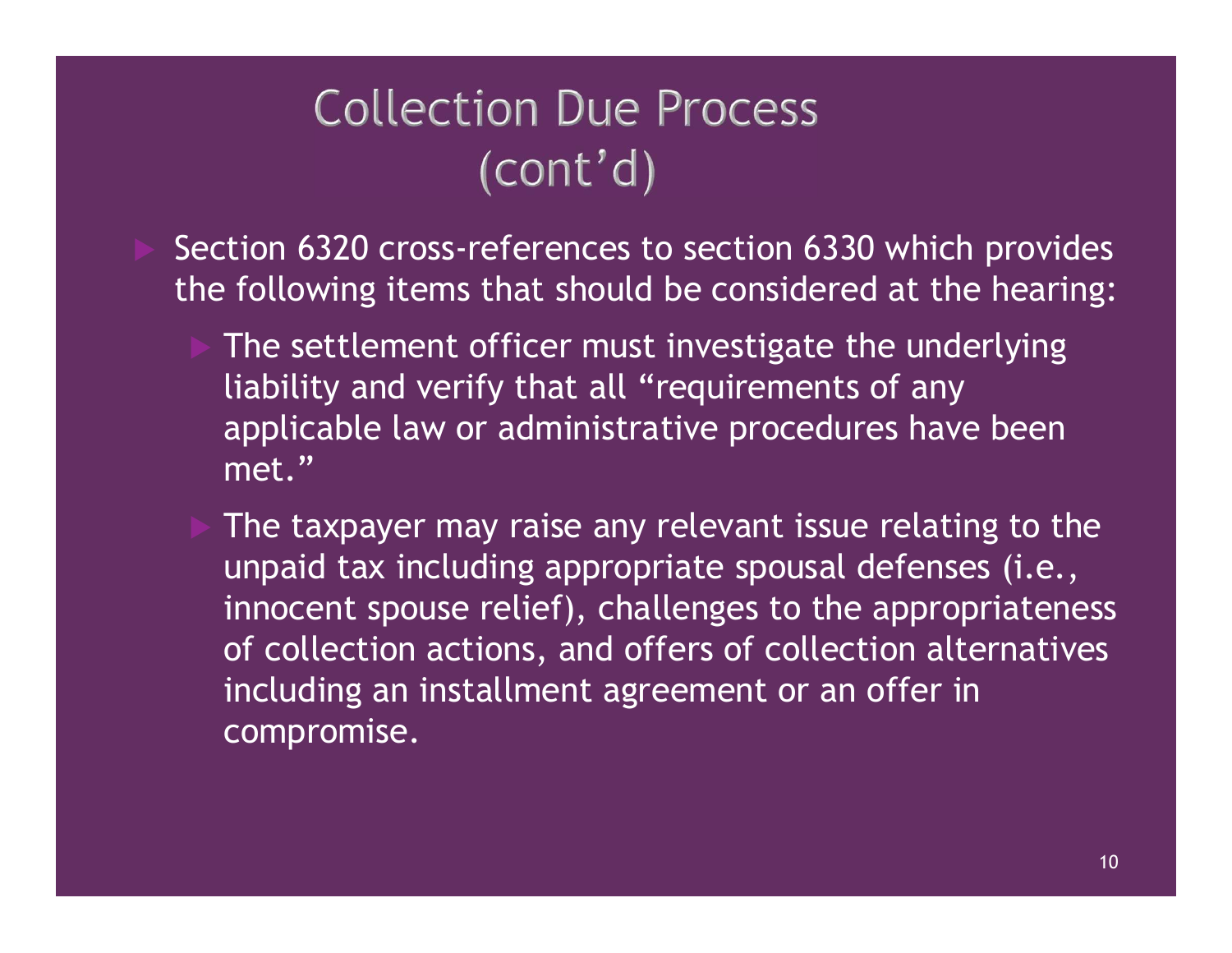# **Collection Due Process**

- The taxpayer may challenge the existence or amount of the underlying tax liability if the taxpayer did not receive a statutory notice of deficiency or did not otherwise have a prior opportunity to dispute the tax liability.
- The Tax Court has held that if a taxpayer does not receive a notice of determination of worker classification, the taxpayer is allowed to raise the merits of the worker classification<br>in the CDP hearing. See Hampton Software v. (CONT'd)<br>
yer may challenge the existence or amount of<br>
ying tax liability if the taxpayer did not receive<br>
the control of deficiency or did not otherwise have<br>
bortunity to dispute the tax liability.<br>
The Tax Court has he Commissioner, T.C. Memo. 2016-38.
- Finally, the settlement officer must perform a balancing test wherein the officer must determine "whether any proposed collection action balances the need for the efficient collection of taxes with the legitimate concern of the person that any collection action be no more intrusive than necessary."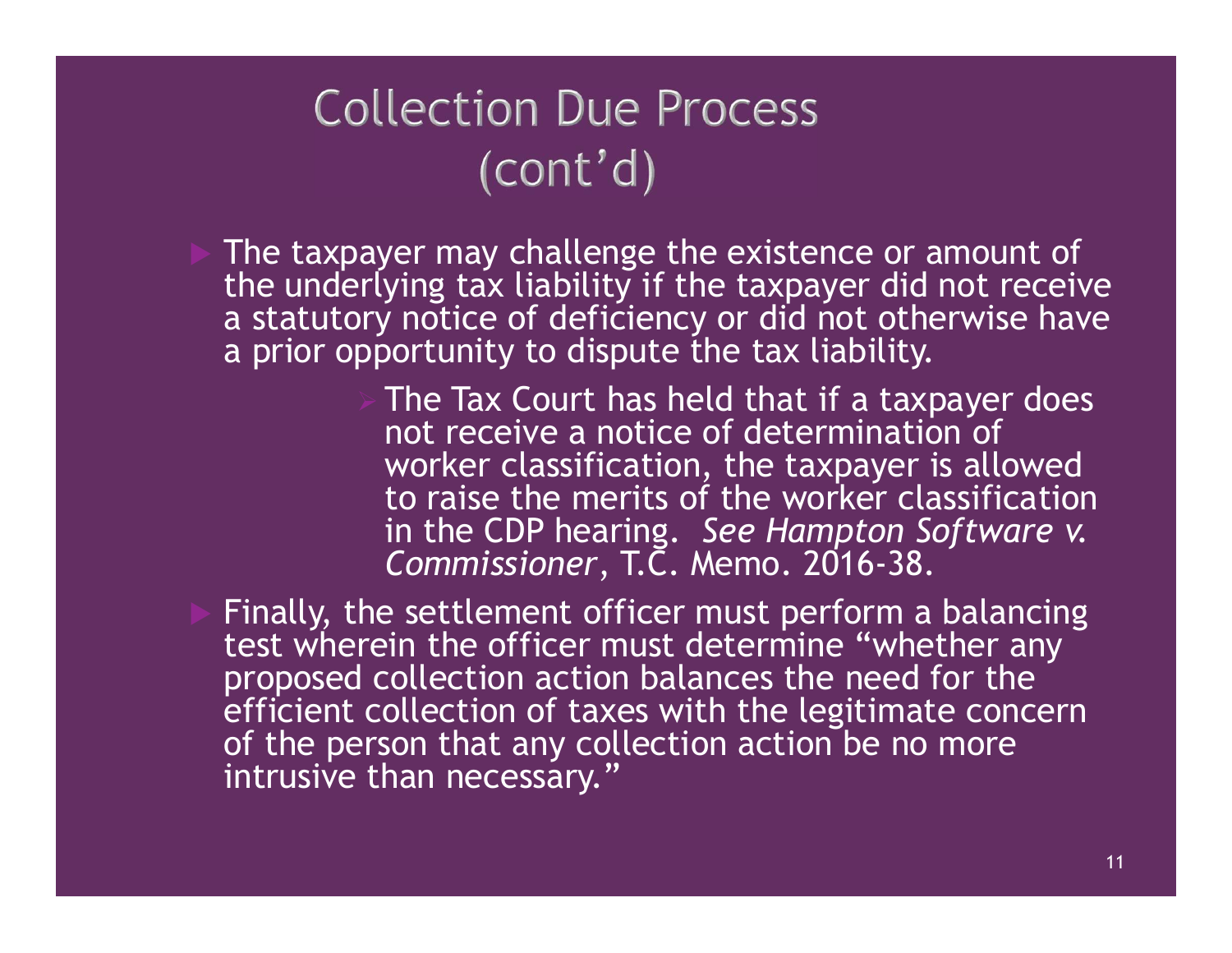# $\text{Collection Due Process}$ <br>  $(\text{Cont'}\text{d})$ <br>
At the conclusion of the CDP hearing, the settlement officer must send<br>  $\text{the taxpayer a determination letter.}$ <br>
The determination letter generally determines whether or not to uphold<br>
the Government's decision to file th

- the taxpayer a determination letter.
- The determination letter generally determines whether or not to uphold the Government's decision to file the NFTL.
- If the taxpayer instead had an equivalent hearing, the settlement officer will issue a decision letter.
- The taxpayer has thirty days to petition the Tax Court for review of the determination letter. If, however, the taxpayer had an equivalent hearing, the taxpayer cannot petition for review of the decision letter.
- The Tax Court's standard of review is generally abuse of discretion and the scope of review is generally limited to the administrative record and other items before the settlement officer when he or she made her determination.
- If, however, the settlement officer considered the taxpayer's underlying liability, the Tax Court will review the issue using a de novo standard and the Court will not be bound by the administrative record.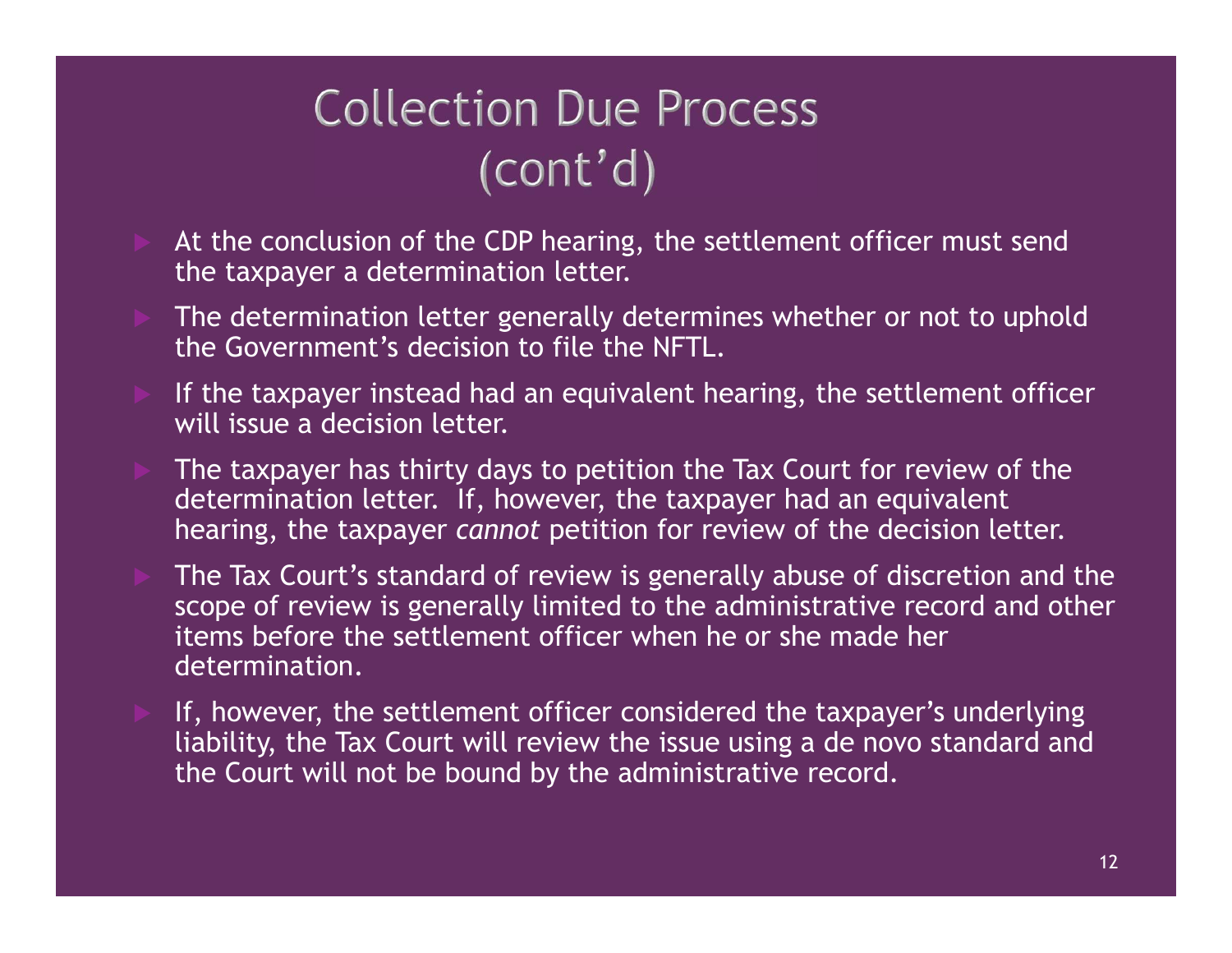# Tax Court Jurisdiction: Passports

- Enacted in December 2015 as part of the Fixing America's Surface Transportation Act.
- In general, section 32101(e) of the FAST Act provides that the State Department shall not issue a passport to any individual who the Internal Revenue Service certifies as having a seriously delinquent tax debt and that it may revoke a passport previously issued to such an individual.

### **Exceptions**

- The State Department may issue a passport in emergency circumstances or for humanitarian reasons to an individual who has been certified.
- If the State Department decides to revoke a passport, it may, before the revocation, limit the passport only for return travel to the United States or issue a limited passport that permits return travel to the United States.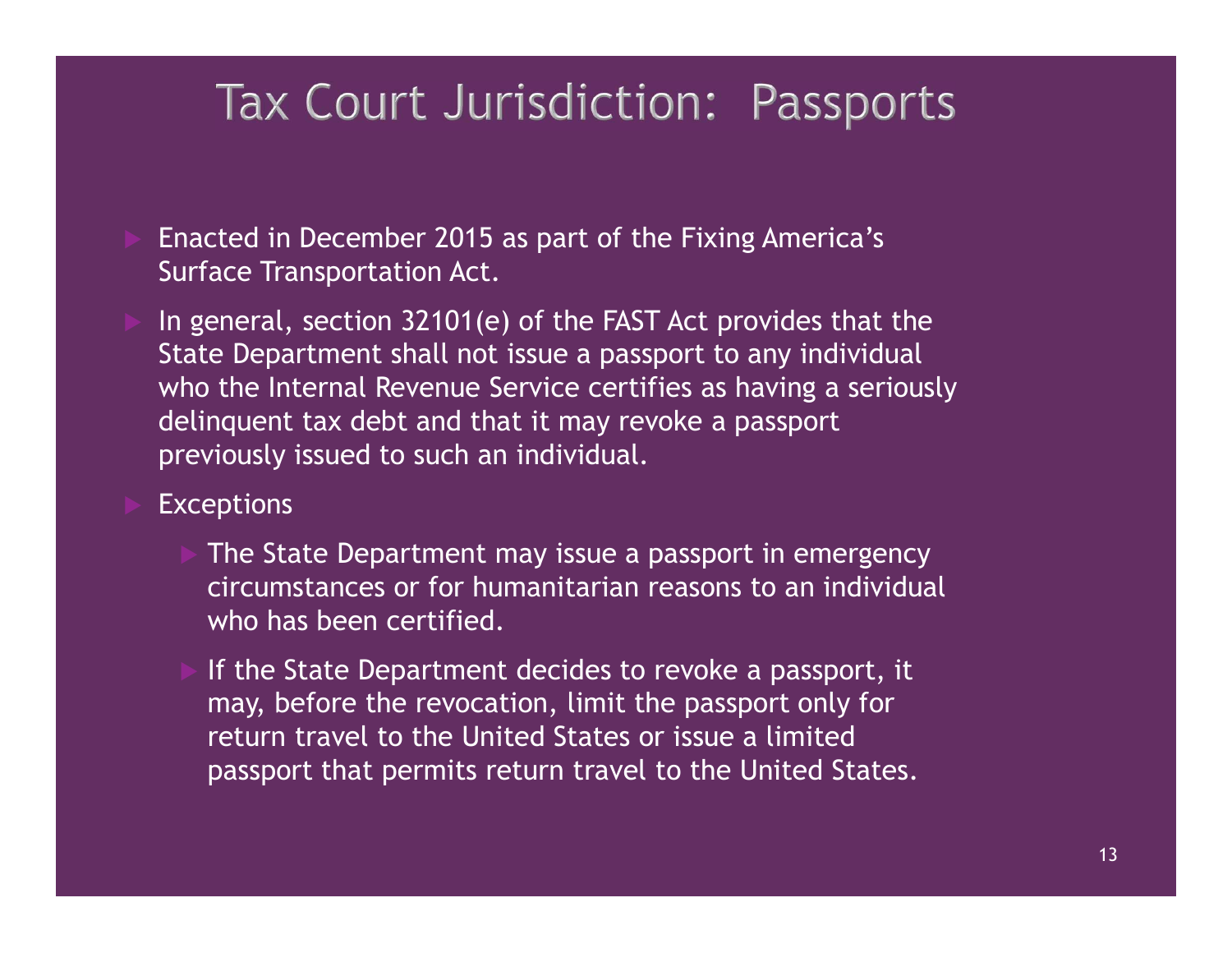# Tax Court Jurisdiction: Passports

- Section 7345 governs the process by which the Service will certify individuals who have seriously delinquent tax debts and it provides for judicial review of the certification. 345 governs the process by which the Service<br>
is individuals who have seriously delinquent<br>
and it provides for judicial review of the<br>
ion.<br>
345<br>
Siy Delinquent Tax Debt<br>
general (section 7345(b)(1))<br>
<br>
Ille Unpaid, lega
- Section 7345
	- Seriously Delinquent Tax Debt
		- In general (section 7345(b)(1))
			- Unpaid, legally enforceable tax liability;
			- That's been assessed;
			-
			- With respect to which
- A notice of federal tax lien has been filed pression of grandial resident of the line<br>nquent Tax Debt<br>is (section 7345(b)(1))<br>id, legally enforceable tax liability;<br>'s been assessed;<br>eater than \$50,000 (this amount is adjusted<br>ally for inflation - \$51,000 for 2018); and CDP rights under section 6320 have been<br>exhausted or have lapsed; or
	- A levy is made under section 6331.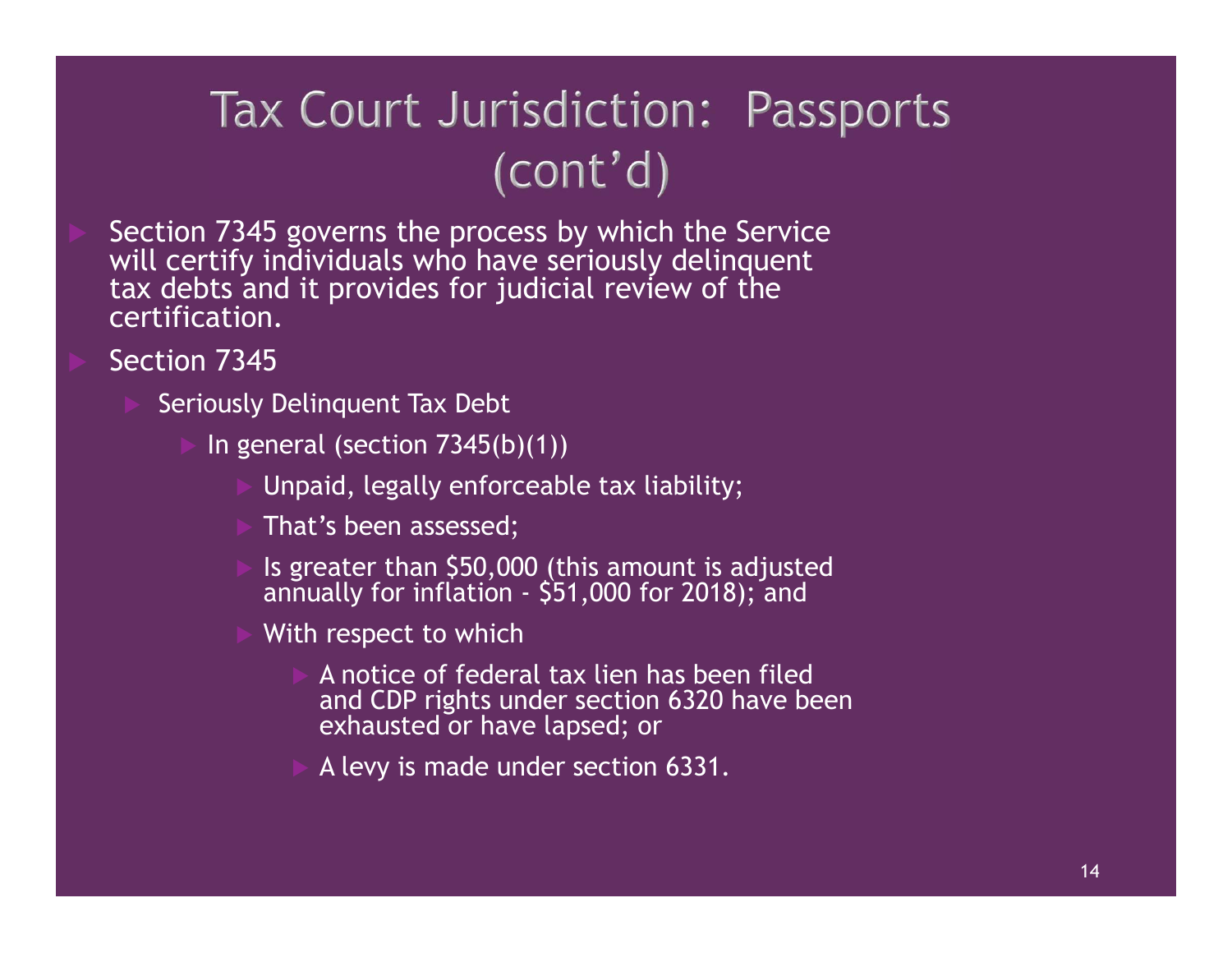### Statutory Exceptions (section 7345(b)(2))

- A debt that is being timely paid under an IRS-approved installment agreement under section 6159;
- A debt that is being timely paid under an offer in compromise accepted by the IRS under section 7122;
- A debt that is being paid under the terms of a settlement agreement with the Department of Justice under section 7122;
- A debt in connection with a levy for which collection is suspended because of a request for a due process hearing under section 6330; and
- A debt for which collection is suspended because the individual made an innocent-spouse election (section 6015(b) or (c)) or the individual requested innocent-spouse relief (section 6015(f)).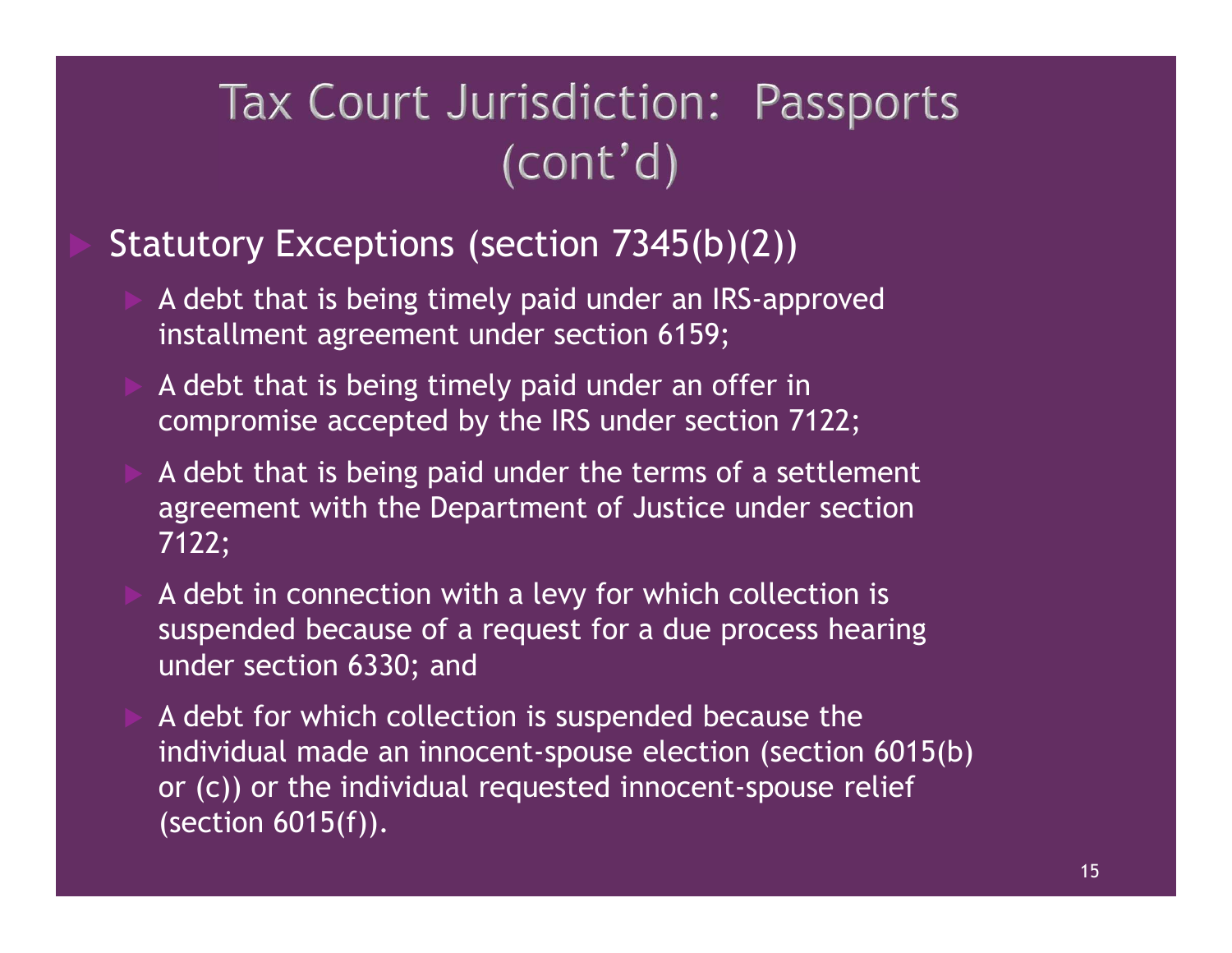Discretionary Exclusions (Notice 2018-01 and Internal Revenue Manual)

- **Categories** 
	- Debt that is currently not collectible due to hardship
	- Debt that resulted from identity theft
	- Debt of a taxpayer in bankruptcy
	- Debt of a deceased taxpayer
	- Debt that is included in a pending offer in compromise
	- Debt that is included in a pending installment agreement
	- Debt with a pending adjustment that will full pay the tax
	- Taxpayers in a disaster zone
- Caveat: The categories are subject to change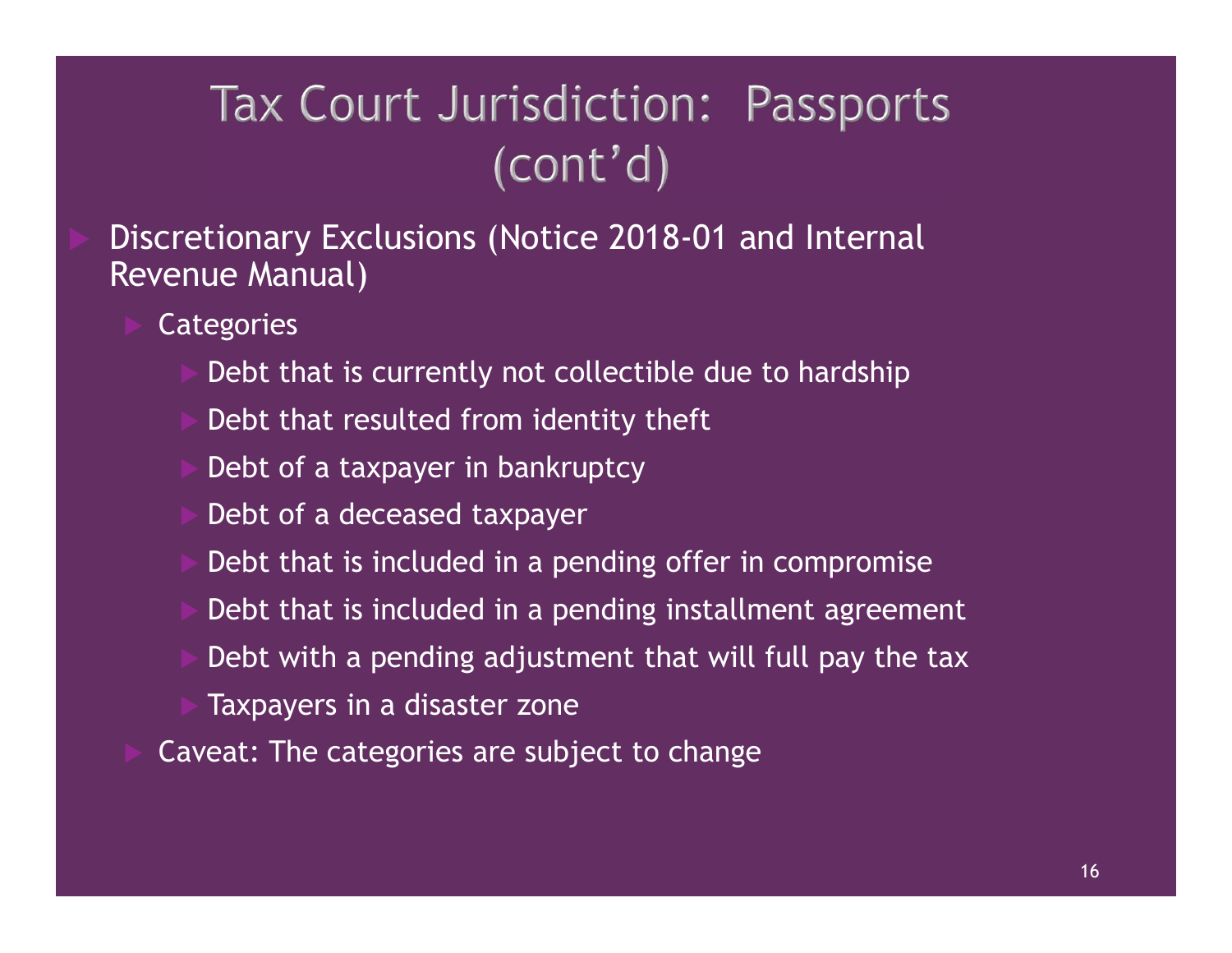## Reversal of certification

- Reasons for reversing certification (section 7345(c)(1))
	- The certification is found to be erroneous
	- The seriously delinquent tax debt is fully satisfied (or the liability that composes it becomes unenforceable)
	- The debt ceases to be a seriously delinquent tax debt under either the statutory exceptions or the discretionary exclusions
- State Department notification of reversal (section 7345(c)(2))
	- Timing of notification depends on the reason for reversal
	- Generally no later than 30 days or as soon as practicable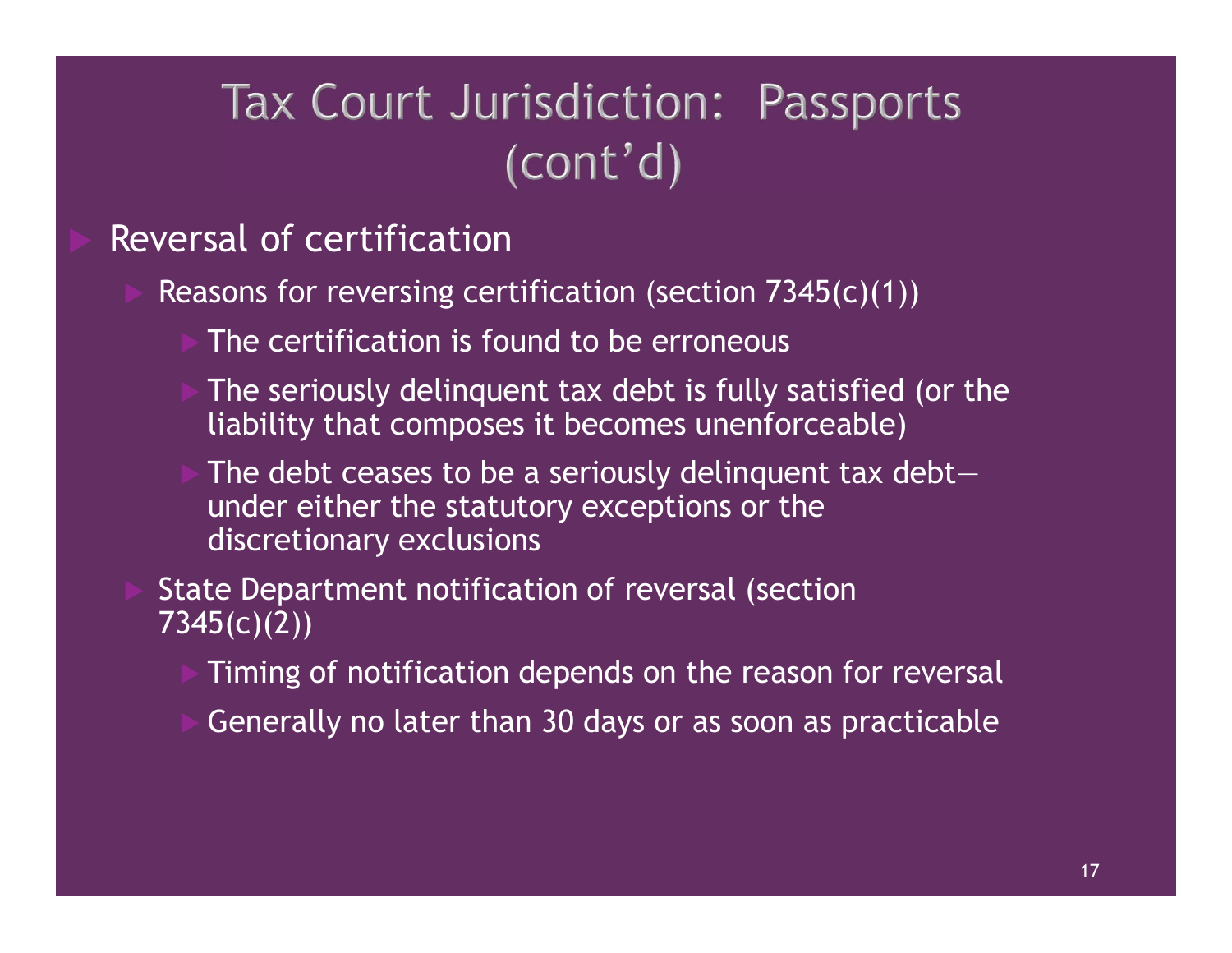# Tax Court Jurisdiction: Passports<br>
(cont'd)<br>
Notification (section 7345(d))<br>
Ectifications will be provided to the State Department<br>
on a weekly basis<br>
Each certified individual will be sent a CP 508C notice<br>
Sent to the i

## Notification (section 7345(d))

- Certifications will be provided to the State Department on a weekly basis
- - Sent to the individual's last known address
	- Will list the liabilities for which the individual was satisfied
	- And will inform the individual of the right to judicial review